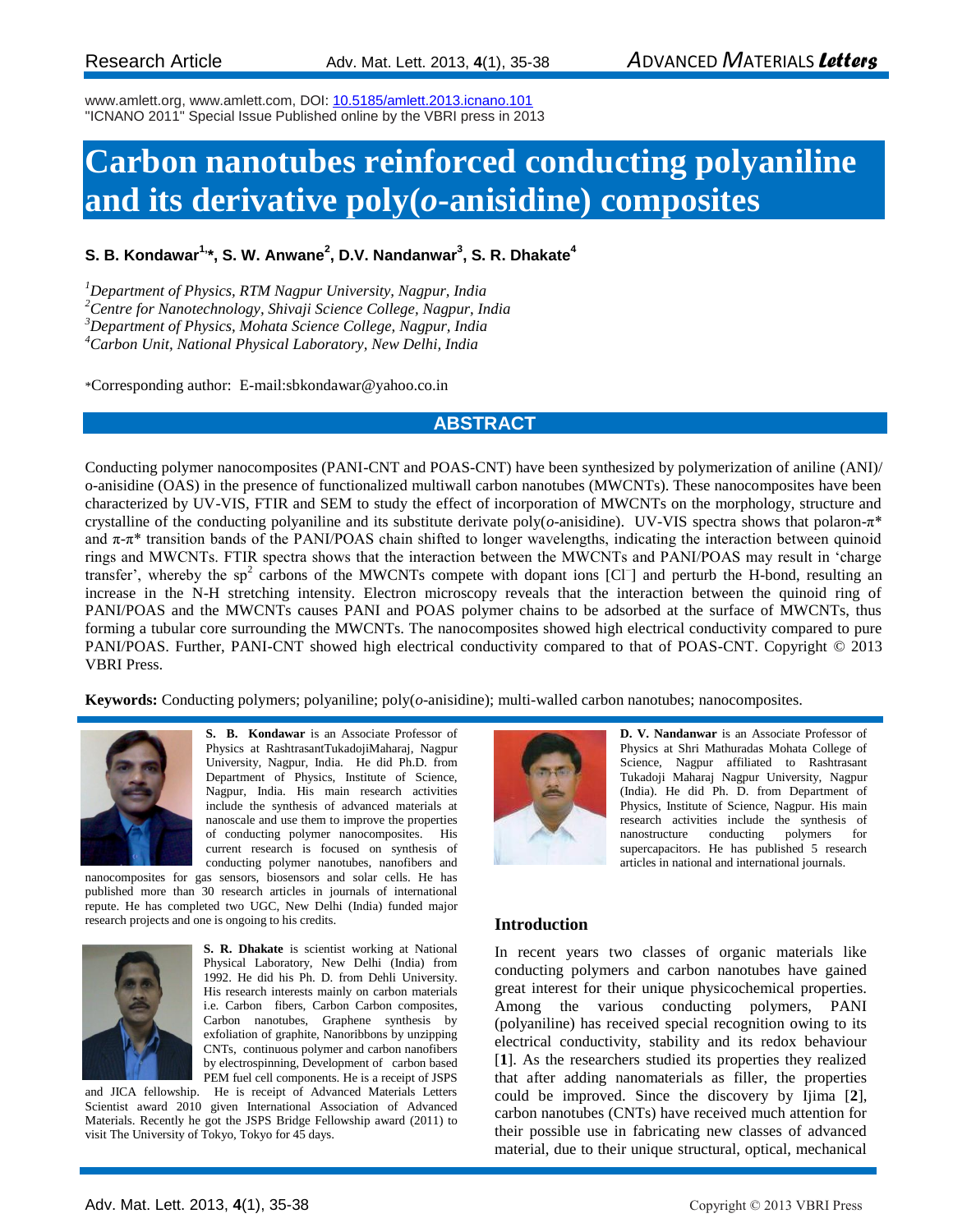and electronic properties [**3–5**]. Introducing CNTs into a polymer matrix improves the properties of the original polymer [**6**]. PANI is one of the conducting polymers that have potential in the near term, due to its good processability, environmental stability and reversible control of conductivity both by charge-transfer doping and protonation [7]. The use of PANI together with CNTs to form nanocomposites could result in the formation of materials with extraordinary properties [**8**]. Though several studies have been done on PANI/CNTs nanocomposites, the electron conduction and stability of the nanocomposites still remain an issue [**9**]. The aim of this study is to fill the CNT in order to improve the interaction between the CNT and PANI or its substitute derivative POAS, which may lead to an increase in the electrical conductivity. Potential applications of these nanocomposites are in high energy portable electronics and supercapacitor properties [**10**].

#### **Experimental**

Monomers aniline and ortho-methoxyaniline (o-anisidine) purchased from Merck and used after purification. Oxidizing agent ammonium persulphate [(NH4)2S2O8] and other reagents were obtained from Hi-media and used as received. High purity MWCNT with diameter between 30-40 nm was made available from NPL, New Delhi.

Polymer/CNT nanocomposites were synthesised by an in-situ polymerization of aniline using ammonium persulphate (APS) as oxidant in the presence of the functionalized CNT, as described in Zein et al. [**11**]. A solution of HCl containing a predetermined amount of CNT was sonicated at room temperature. Aniline monomer was dissolved in HCl solution and added to the CNT suspension and stirred. Ammonium persulphate (APS) was dissolved in HCl solution and then slowly added drop wise to the reaction mixture. After the suspension became green, indicating the formation of PANI/CNT in its emeraldine salt form, the nanocomposite obtained was filtered, washed several times with deionized water and dried for 24 h. The same method was used for POAS/CNT nanocomposite. UV-vis spectra were performed on a Shimadzu UV-visible spectrophotometer. FTIR spectra were obtained on Perkin Elmer Fourier transform infra-red spectrophotometer. The morphology analysis of the nanocomposites was carried out using scanning electron microscope (SEM). The electrical conductivity was measured by using four point probe method.

#### **Results and discussion**

We studied the standardized oxidative polymerization, carried out for the synthesis of both pure conducting polymers and related nanocomposite materials, to investigate whether the presence of dispersed CNT into the medium of reaction could affect the polymer chains oxidation ratio in the final products of synthesis. For this purpose, we studied the UV-vis spectra to verify the amount of quinone-like structure per repeat unit. McCall and co-workers gave proof that the peak related to the  $\pi$ - $\pi^*$ transition can give an estimation of the oxidation ratio comparing the related absorbance to that of  $n-\pi^*$  one [12]. We thus took into consideration the peaks absorbance ratio,

express as Abs  $(\pi-\pi^*)/Abs$  (n- $\pi^*$ ), to calculate the reduced/oxidized ratio of the synthesized materials.



**Fig. 1.**UV-Vis spectra of PANI-CNT and POAS-CNT composites.

UV-Vis spectroscopy was utilised to understand the electronic states of PANI and POAS in PANI-CNT and POAS-CNT. The PANI showed two characteristic bands at 550 nm in visible corresponds to inter ring charge transfer ratio of benzenoid to quinoidmoities and at 290 nm in UV corresponds to  $\pi$ - $\pi$ <sup>\*</sup> transition along the backbone of the PANI chain [**13**], indicating that the resulting PANI emaraldine salt was in the doped state. As MWCNTs were incorporated with PANI (**Fig. 1**), the characteristic peaks of the PANI chain shifted to longer wavelengths, indicating the interaction between quinoid rings and MWCNTs [**14**]. The  $\pi$ - $\pi$ <sup>\*</sup> transition of PANI in the nanocomposites was also shifted to longer wavelengths. Similarly, the characteristics bands in POAS have also been shifted to longer wavelengths due to incorporation of MWCNTs indicating the interaction between quinoid rings and MWCNTs, observed in case of POAS-CNT [**15**].



**Fig. 2.** FTIR spectra of PANI-CNT and POAS-CNT composites.

**Fig. 2** shows the FTIR spectra of PANI-CNT and POAS-CNT. It exhibits the clear presence of benzoid at 1476  $\text{cm}^{-1}$  and the quinoid ring vibration at 1557  $\text{cm}^{-1}$ ,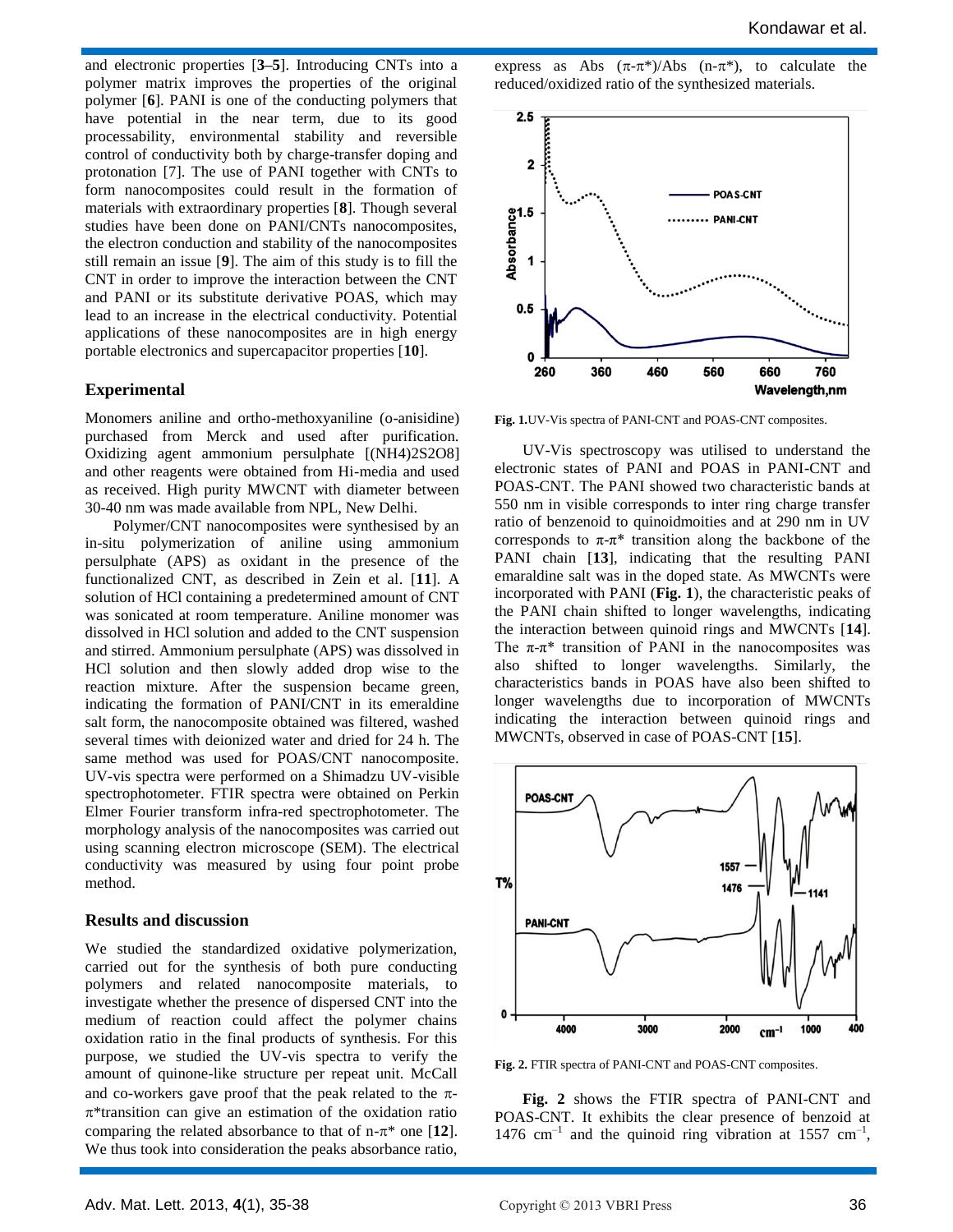indicating the oxidation state of emaraldine salt of PANI [16]. The strong band around  $1141 \text{ cm}^{-1}$  is the characteristic peak of PANI conductivity and is a measure of the degree of the delocalization of electrons [**13**]. Very weak and broad band around 3000  $cm^{-1}$  is assigned to the N-H stretching mode. The N-H stretching region near 3000  $\text{cm}^{-1}$  in figure 2 showed strong and broad peaks. The interaction between the MWCNTs and PANI/POAS may result in "charge transfer", whereby the  $sp<sup>2</sup>$  carbons of the MWCNTs compete with dopant ions [Cl<sup>-</sup>] and perturb the H-bond, resulting an increase in the N-H stretching intensity [**17**]. Another difference is the intensity ratio of the benzoid and quinoid bands. In case of pure PANI the intensity of the quinoid band is less intense than benzoid band. The benzoid/quinoid intensity ratio for PANI-CNT and POAS-CNT is reduced considerably. This reveals that there are fewer benzenoid units in the nanocomposites compared to pure PANI. This may suggest that the MWCNTs promotes and stabilises the quinoid ring structure of the nanocomposites.



**Fig. 3.** SEM images of (a) CNT, (b)functionalized CNT, (c)PANI-CNT and (d) POAS-CNT.

SEM micrograph of CNT, functionalized CNT, PANI-CNT and POAS-CNT nanocomposites are shown in **Fig. 3**. Functionalized CNT shows weaker bonds as compared to that of pure CNT responsible for mixing with polymer. PANI-CNT and POAS-CNT nanocomposites show the homogeneous coating of PANI as well as POAS onto the CNT shown in **Fig. 3**, indicating that CNTs were well dispersed in polymer matrix. Composites show new interwoven fibrous structure with diameter about 115 nm which acts as conductive pathway and lead to high conductivity than that ofpure PANI.

To study the charge transport mechanism in the polymer composite, variation of conductivity with temperature of the nanocomposites were measured. From **Fig. 4**, the variation of conductivity with temperature indicates the "thermal activated behavior" for both the nanocomposites. The electrical conductivity of PANI-CNT and POAS-CNT was measured according to the standard four-point probe method. The room temperature conductivity of the composites was found to be 1.95 S/cm

and 0.16 S/cm for PANI-CNT and POAS-CNT respectively. The enhancement in conductivity of PANI-CNT compared to neat PANI/POAS is due to the charge transfer effect from the quinoid rings of the PANI/POAS to the MWCNTs. Furthermore, the MWCNTs may serve as "conducting bridges", connecting the PANI/POAS conducting domains.



**Fig. 4.** Conductivity of PANI-CNT and POAS-CNT composites.

#### **Conclusion**

Nanocomposites of PANI-CNT and POAS-CNT were successfully prepared through the in-situ chemical oxidative polymerisation of aniline/o-anisidine. Nanocomposites showed good interaction, based on the shift in the electronic transition described by UV-VIS and FTIR spectra, which showed rich in quinoid rings. SEM revealed the filling of MWCNT and the uniform coating of PANI/POAS. The conductivity of PANI-CNT was higher than that of POAS-CNT.

#### **Acknowledgement**

The authors gratefully acknowledge UGC, New Delhi for financial assistance provided for this work through major research project F. No.39- 540/2010 (SR).

#### **Reference**

- 1. Pandi, G.; Ramaiah, S. *Pure Appl. Chem*. **2008**, *80*, 2377. **DOI:** 10.1351/pac200880112377
- 2. Iijima, S. *Nature.* **1991**, *354*, 56.
- **DOI:**10.1038/354056a0 3. De Heer, W.A.; Chatelain, A.; Ugarte, D. *J. Phys. Sci.***2009**, *20,* 27.
- **DOI:**10.1126/science.270.5239.1179 4. Odom, T.W.; Huang, J.L.; Kim, P.; Lieber, C.M. *Nature***1998,** *391,*
- 62. **DOI:**1998;391:62–4 5. Santos, C.V.; Hernandez, A.L.M.; Fisher, F.T. *Chem*. *Mater.***2003,***15*,

4470. **DOI:**2003;15(23):4470–5

- 6. Zhong, H.; Yuan, R.; Chai, Y.; Li, W.; Zhong, X. *Talanta.***2011**, *85*, 104.
- **DOI:**10.1016/j.talanta.2011.03.040 7. Heeger, A.J. *J. Phys. Chem. B.***2001**, *105(36),* 8475. **DOI:** 10.1002/1521-3773(20010716)40
- 8. Konyushenko, E.N.; Stejskal, J.; Trchova, M.; Hradil, J.; Kovarova, J.; Prokes, J.; Cieslar, M.; Hwang, J.Y.; Chen, K.H.; Sapurina, I. *Polymer*. **2006**, *47(16),* 5715. **DOI:**[10.1016/j.polymer.2006.05.059](http://dx.doi.org/10.1016/j.polymer.2006.05.059)
- 9. Peng, C.; Jin, J.; Chen, G.Z. *Electrochim. Acta*. **2007**, *53(2),* 525. **DOI:**[10.1016/j.electacta.2007.07.004](http://dx.doi.org/10.1016/j.electacta.2007.07.004)